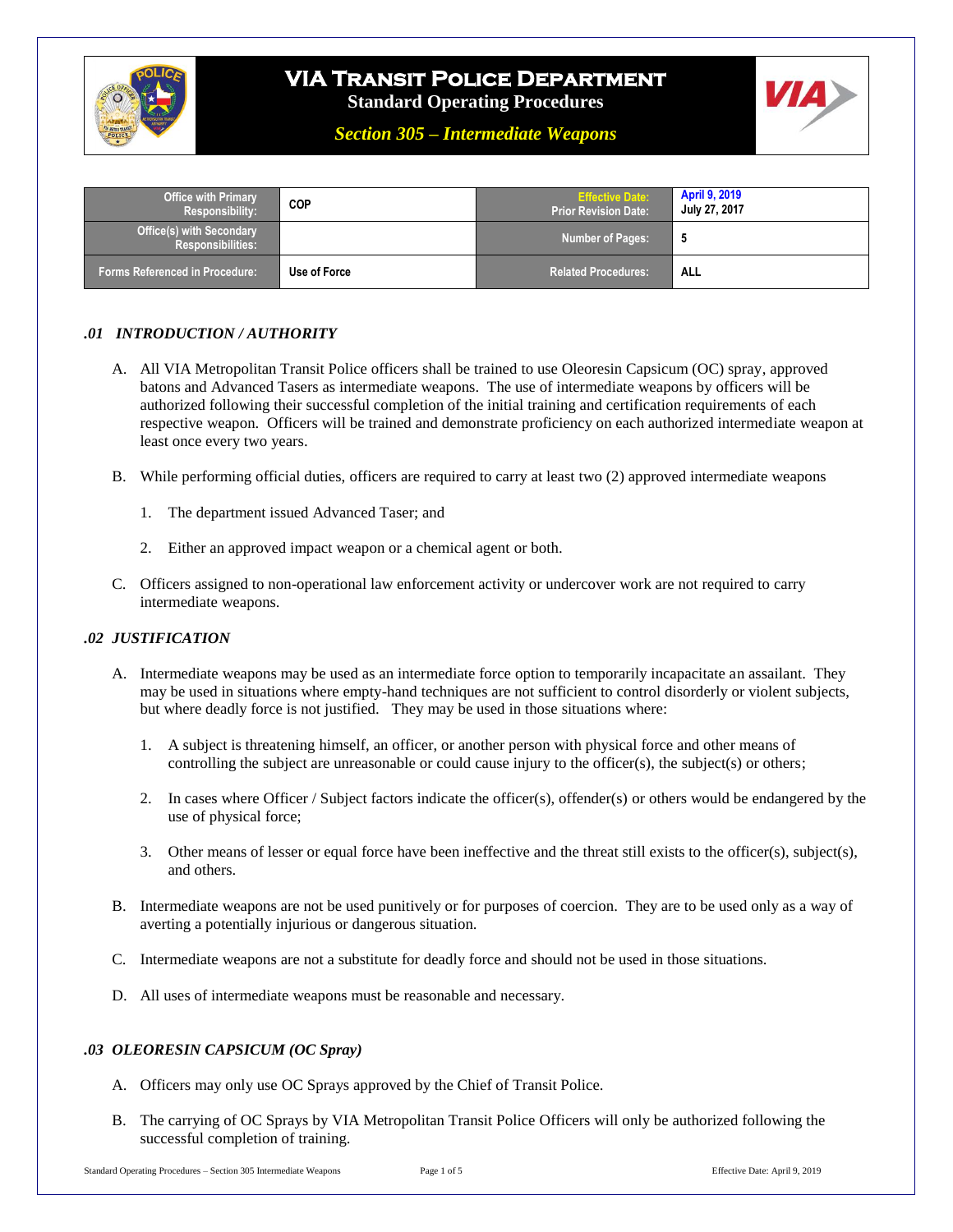

*Section 305 – Intermediate Weapons*

- C. The use of OC Sprays must be discontinued after a subject has been subdued or incapacitated.
- D. The appropriate target location for the deployment of Chemical Agents is the eyes or as near possible to the eyes.

#### *.04 IMPACT WEAPONS*

- A. Officers may only use impact weapons approved by the Chief of Transit Police.
- B. Examples of approved impact weapons are:
	- 1. Expandable baton
	- 2. Straight baton
	- 3. PR-24 baton
	- 4. When time or conditions do not allow the deployment of the baton, a flashlight may be used as an impact weapon.
- C. The use of impact weapons by VIA Metropolitan Transit Police officers will only be authorized following the successful completion of training.
- D. Impact weapons may be used for striking, as a leverage tool during "come-along" or to apply gradual pressure for compliance.
- E. The use of an approved impact weapon must be discontinued after a subject has been subdued or incapacitated. This does not preclude the continued use of an approved impact weapon as a "come-along" technique.
- F. The appropriate target locations for the deployment of impact weapons are as follows:
	- 1. Upper arm
	- 2. Forearm
	- 3. Thigh
	- 4. Calves
	- 5. Impact weapons will not be used to strike the head, neck, clavicle, or groin unless deadly force is justified.
	- 6. The chart on page 3 of this section illustrates proper impact locations in green. Yellow and red areas should be avoided.

VIA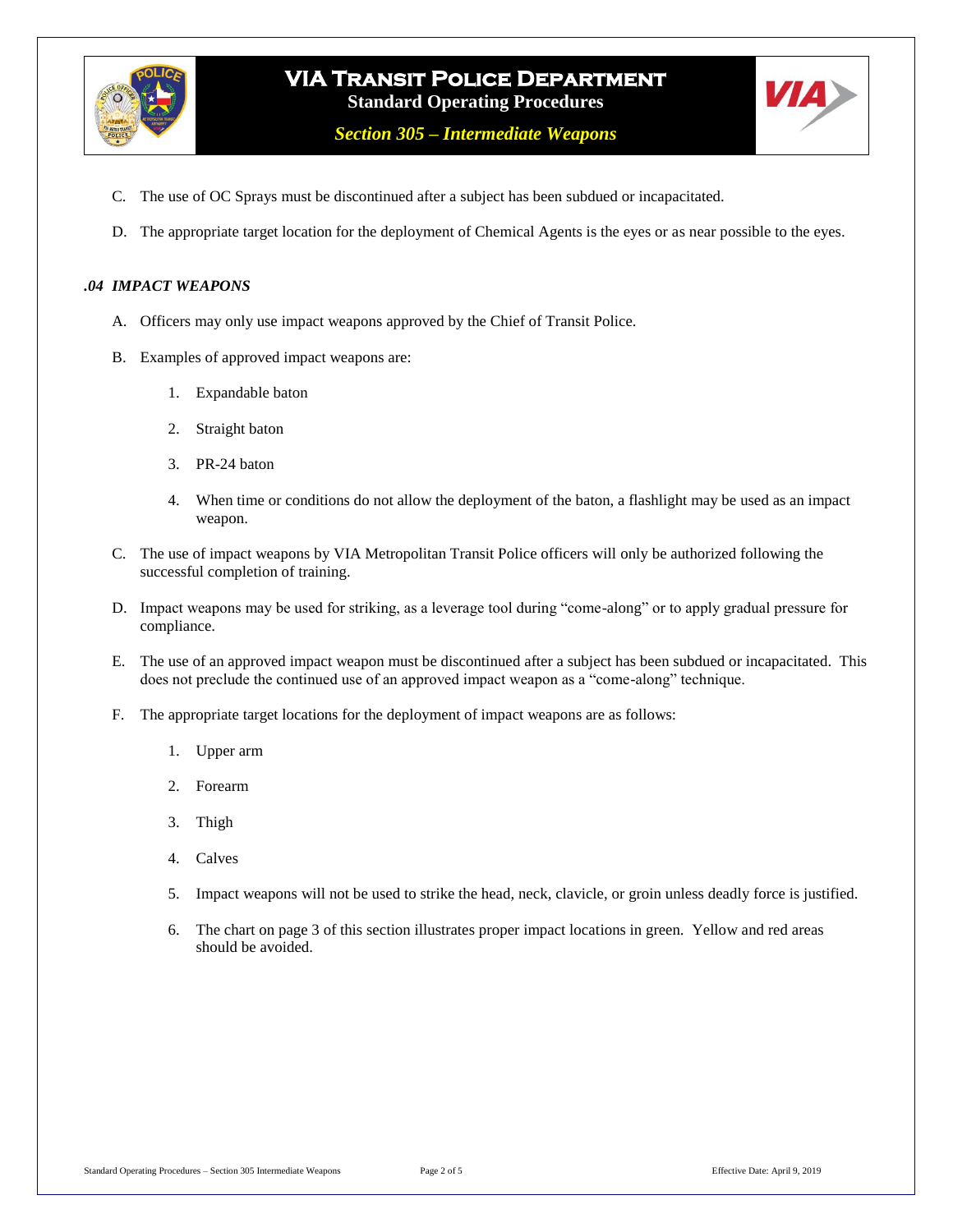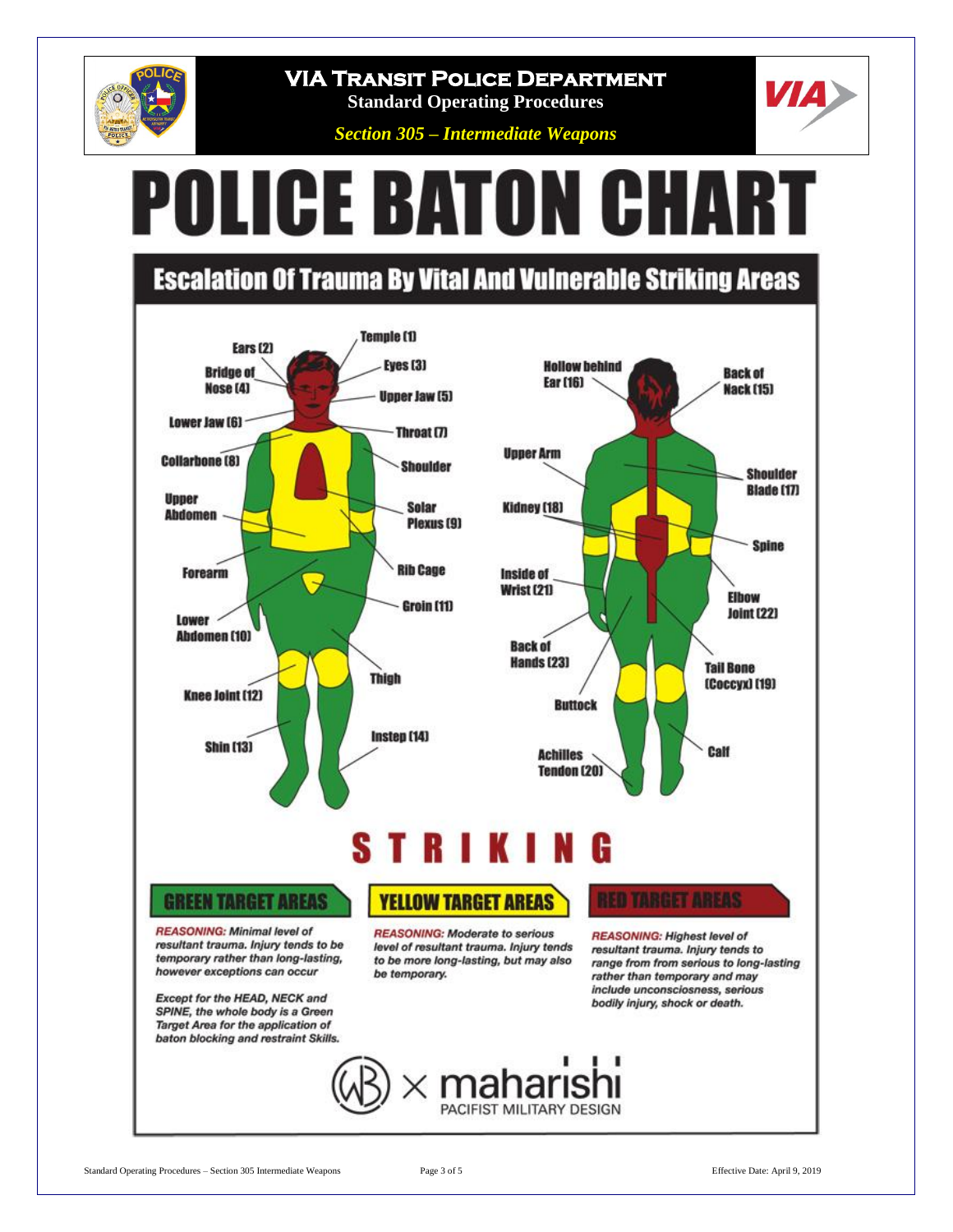

# **VIA Transit Police Department Standard Operating Procedures**

*Section 305 – Intermediate Weapons*



#### *.05 ADVANCED TASER (X2)*

- A. Officers may only use the department issued Advanced Taser (X2)
- B. The use of the Advanced Taser (X2) by VIA Metropolitan Transit Police officers will only be authorized following the successful completion of training.
- C. The use of the Advanced Taser (X2) must be discontinued after a subject has been subdued or incapacitated.
- D. Officers shall consider age appropriateness before deploying the Taser (ex: younger than 14 or over 60).
- E. The appropriate target locations for the deployment of the Advanced Taser is the back. If the back is not a practical target at the time of use the "lower center of mass" below chest-stomach region or lower is recommended for front shots. The head, face and pelvic region should be avoided unless the appropriate level of force can be justified.
	- 1. Below is a target man with highlighted areas (shaded area) that should be used as target areas.



- 2. Personnel encountering subjects wearing heavy or loose clothing on the upper body should consider targeting the legs.
- A. The Advanced Taser should be deployed from a distance of 3-25 feet to provide adequate distribution of the probes to allow the unit to function to its full effectiveness.
- B. Prior to deploying the Advanced Taser the officer should notify any on-scene, assisting officers that they intend to deploy an Advanced Taser. Immediately prior to deploying the Advanced Taser the deploying person should announce, if feasible, "TASER! TASER! TASER!". The announcement should be made only if it would not endanger any civilians, officers or the suspect.
- C. The Advanced Taser has the ability to ignite flammable liquids. It will not be deployed at subjects who have come in contact with flammables, or in environments where flammables are obviously present. If OC spray has been deployed, Taser is not an option due to the fact it might ignite the subject or the area exposed in to flames.
- D. Proper consideration and care should be taken when deploying the Advanced Taser on subjects who are in an elevated position or in other circumstance where a fall may cause substantial injury or death. Officers must be prepared to justify such a deployment.